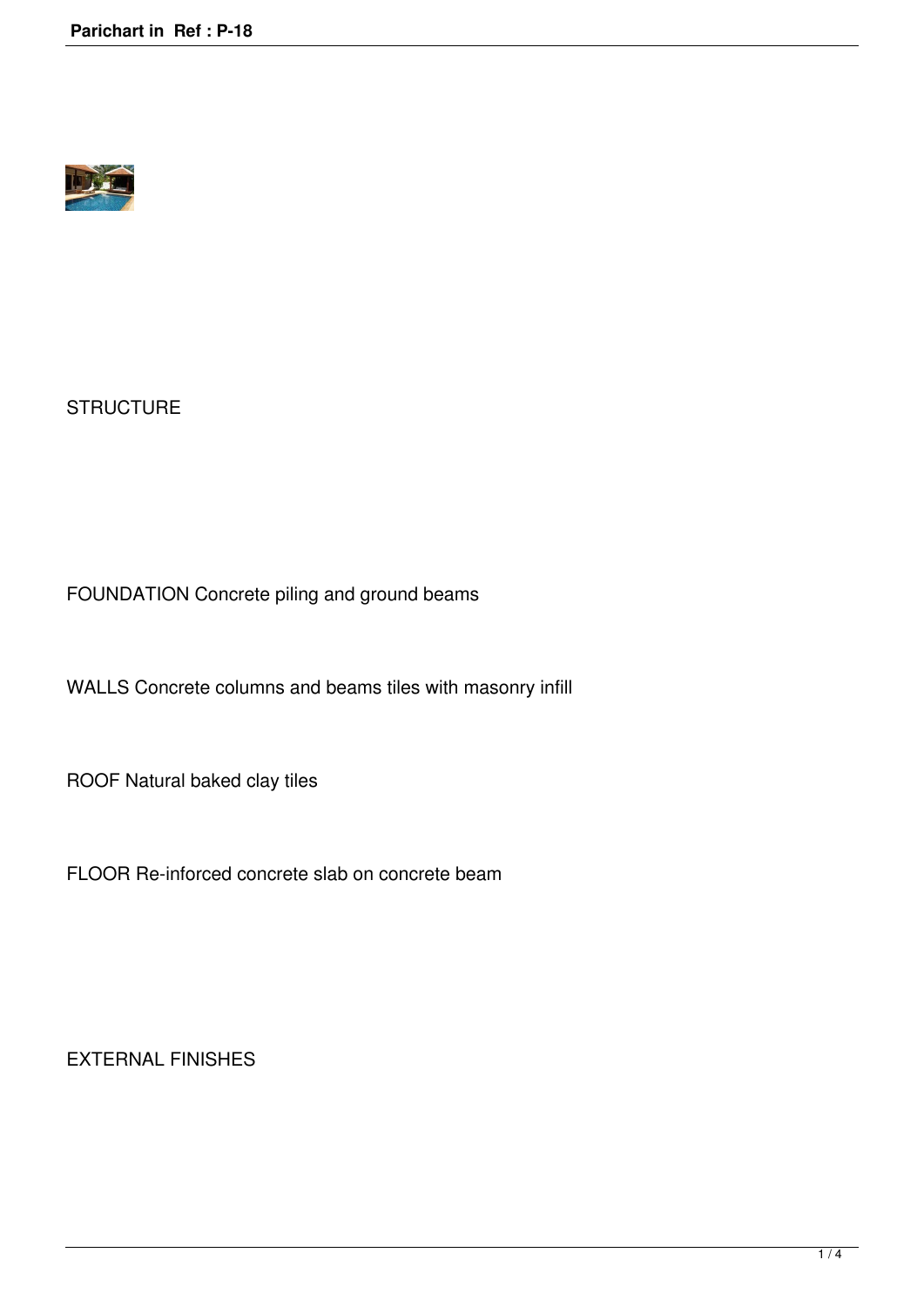WALLS Painted brick-cement rendered with feature sandstone

WINDOWS Natural stained treated frames

DOORS Natural stained treated hardwood

EXTERIOR TERRACES 30cm ceramic tiles with sand wash infill

SWIMMING POOL Glazed clay tiles

POOL DECK Sandstone tiles and sandwash surrounds

INTERIOR FINISHES

WALLS Painted cement rendered

CEILINGS Oak wood inset to gypsum board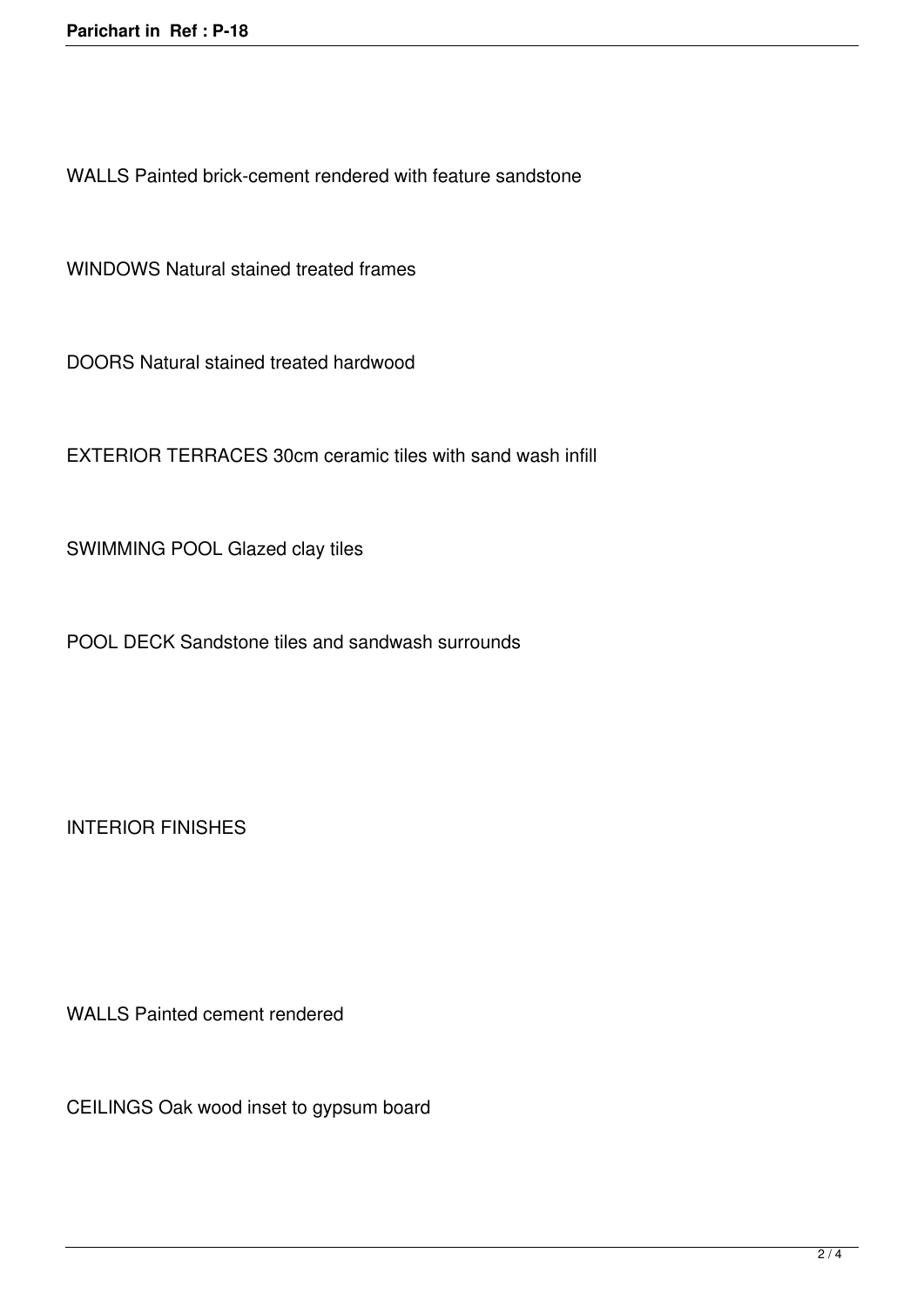FLOORS Polished timber in bedrooms and ceramic tiles in all wet areas

DOORS Hardwood doors in hardwood frames

KITCHEN CABINETS Quality laminated with granite tops

KITCHEN APPLIANCES Teka

BATHROOM Floor tiles, glazed wall tiles, Nahm/American Standard fittings

TELEPHONES Multiple lines available

WATER SYSTEM High pressure

AIR CONDITIONING Individual compressors or optional ducted system

Selling price : 18,200,000 **□** Charges : Consult us Fees : Consult us Condition : New Living space : 344 m² Land space : 707 m<sup>2</sup> Number of rooms : 3 Number of floors : 1 Number of bathrooms : 3 Number of toilets : 4